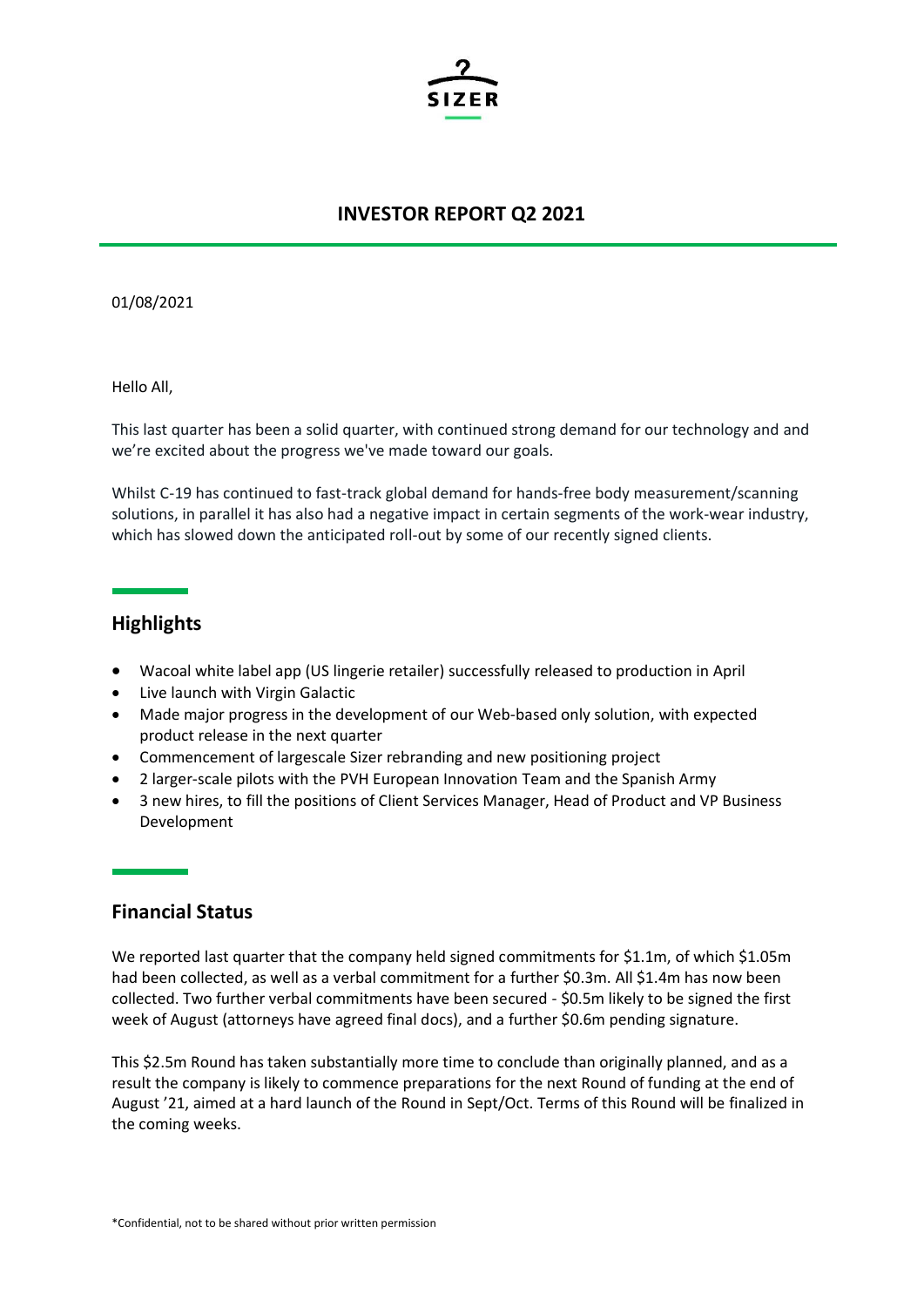

At the end of July, the company's runway stands at \$240K, and income receivable in the next 2 weeks of \$52K. Following the addition of 3 new team members - and a further new starter joining Aug  $1<sup>st</sup>$  – coupled with constantly increasing activity with both existing clients and new pilots, the company's burn rate has grown to c \$140K per month, which will continue to increase in the months ahead. Accordingly, including the \$1.1m pending to close the \$2.5m Round (per the above), and excluding anticipated on-going revenues, the company has a runway of 7-8 months from the end of July '21.

For the 12-month period ending June 30<sup>th</sup> '21, the company generated revenues of \$312K, of which \$52K is yet to be collected, as mentioned above.

To accommodate the increasing business activity, and to add significant weight to the cap raising process via both supportive services and introductions, Sizer has secured the services of The Founders (TF), a Tel-Aviv based accounting, financial management & strategy team, that has a particular focus on start-up companies. Sizer's day-to-day bookkeeping was moved over to TF last week, so we anticipate TF to be fully operational by the end of August.

# **Technology**

- Wacoal white label app released to production in April, following an intense 6-month development process, and is since running live successfully
- Development of Landau Uniforms white label app completed; company initial roll-out in process
- A new, larger internal environment and infrastructure has been established to enforce our automation capabilities in the areas of Deep Learning and AI.
- For bust measurement and bra clients, such as Wacoal, we have increased the automatic handling of scans to around 90%, creating a smoother shopper experience
- Major progress in the development of our Web-based only scanning solutions for online shoppers. Product is due to be released in Q3 2021
- Sizer dashboard has been enhanced with many new features new reports added, ability to customize clients with their own terminology and structure
- Sizer's SIGMA engine (SIzer's Garments and Measurements AI engine) added new measurement types to support the Spanish Army requests
- Sizer KIOSK is in advanced development stages which will provide the ability to multi-scan users using the same device in one location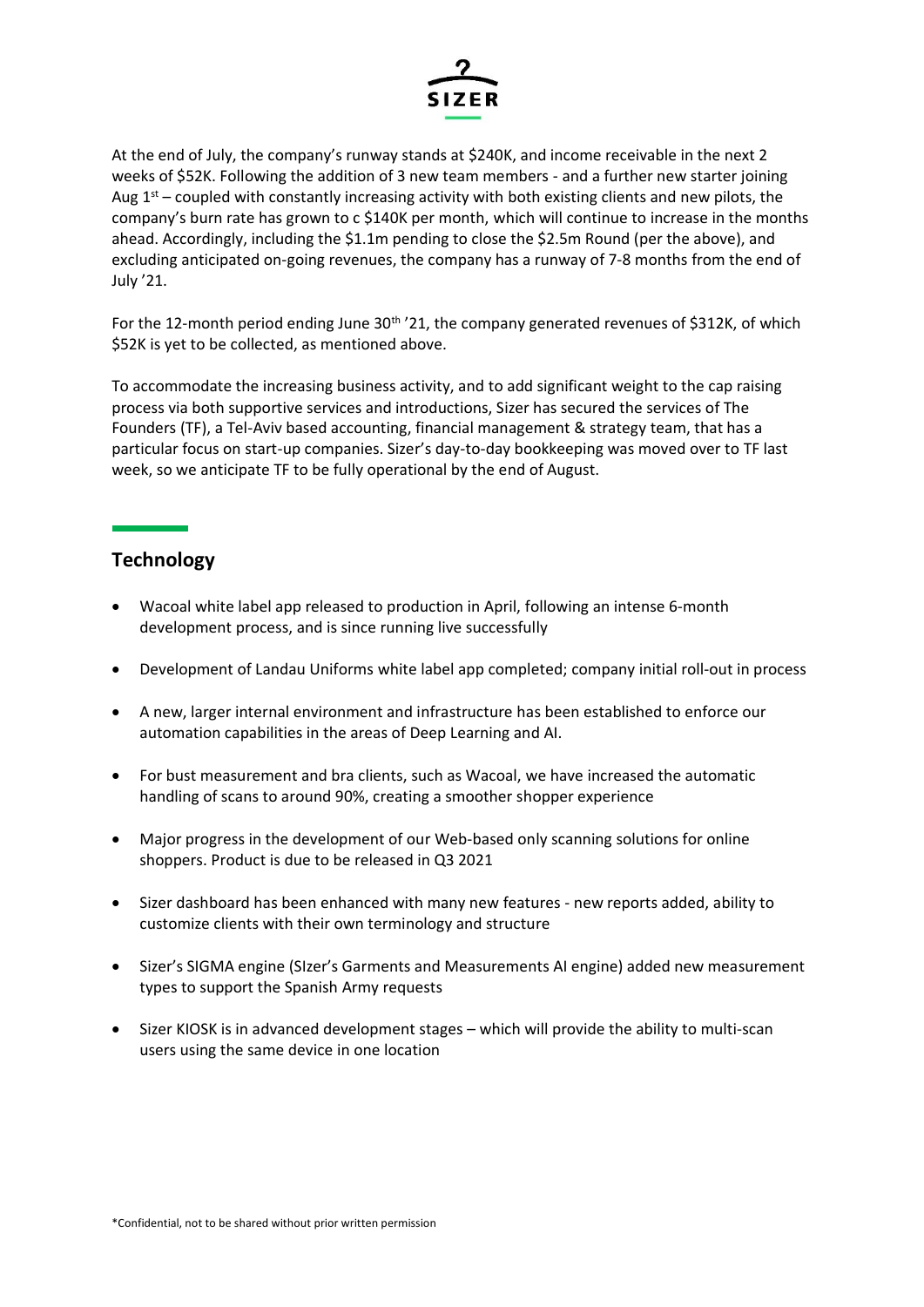

# **New Hires/Operations**

- 3 new hires, to fill the positions of Client Services Manager, Head of Product and VP Business Development with the aim to speed up our business growth
- Back-end developer We are still struggling to find the right person to join the team, combined with a dramatic increase in demand for developers the high-tech sector overt the last 6 months, driving salaries to new highs for all developer- related positions.
- We have engaged the services of the company The Founders, who provide external financial management services to start-ups <https://the-founders.co.il/>

## **Marketing & Sales**

- Sizer continues to receive multiple approaches daily from companies spread across the globe, covering the spectrum of workwear, made-to-measure, and potential retail clients.
- On-going pilots with 25+ clients in the UK, Europe, USA, & Australia. Notable pilots, include the PVH Group Innovation Team, who are conducting an in-depth fit study partner evaluation, the Spanish Army, Alsco Germany, and Alsico UK. Specifically, the Spanish Army is a potential 3 year contract of +200K scans; next test phase planned for September.
- The **Wacoal App**, was launched into the market in April and has shown great traction with a lot of great PR exposure including coverage in Vogue, WWD and Forbes. Interest has been generated from several prominent European bra companies, with whom we are now in discussions. Initial feedback from Wacoal indicates positive user feedback and uplift in shopper basket – waiting to receive official data from them.



To read more see the articles see here:

- <https://www.vogue.com/article/virtual-bra-fitting-wrong-size-wacoal>
- [https://wwd.com/business-news/technology/wacoal-mybrafit-ai-driven-bra-fitting-app-](https://wwd.com/business-news/technology/wacoal-mybrafit-ai-driven-bra-fitting-app-1234825603/)[1234825603/](https://wwd.com/business-news/technology/wacoal-mybrafit-ai-driven-bra-fitting-app-1234825603/)